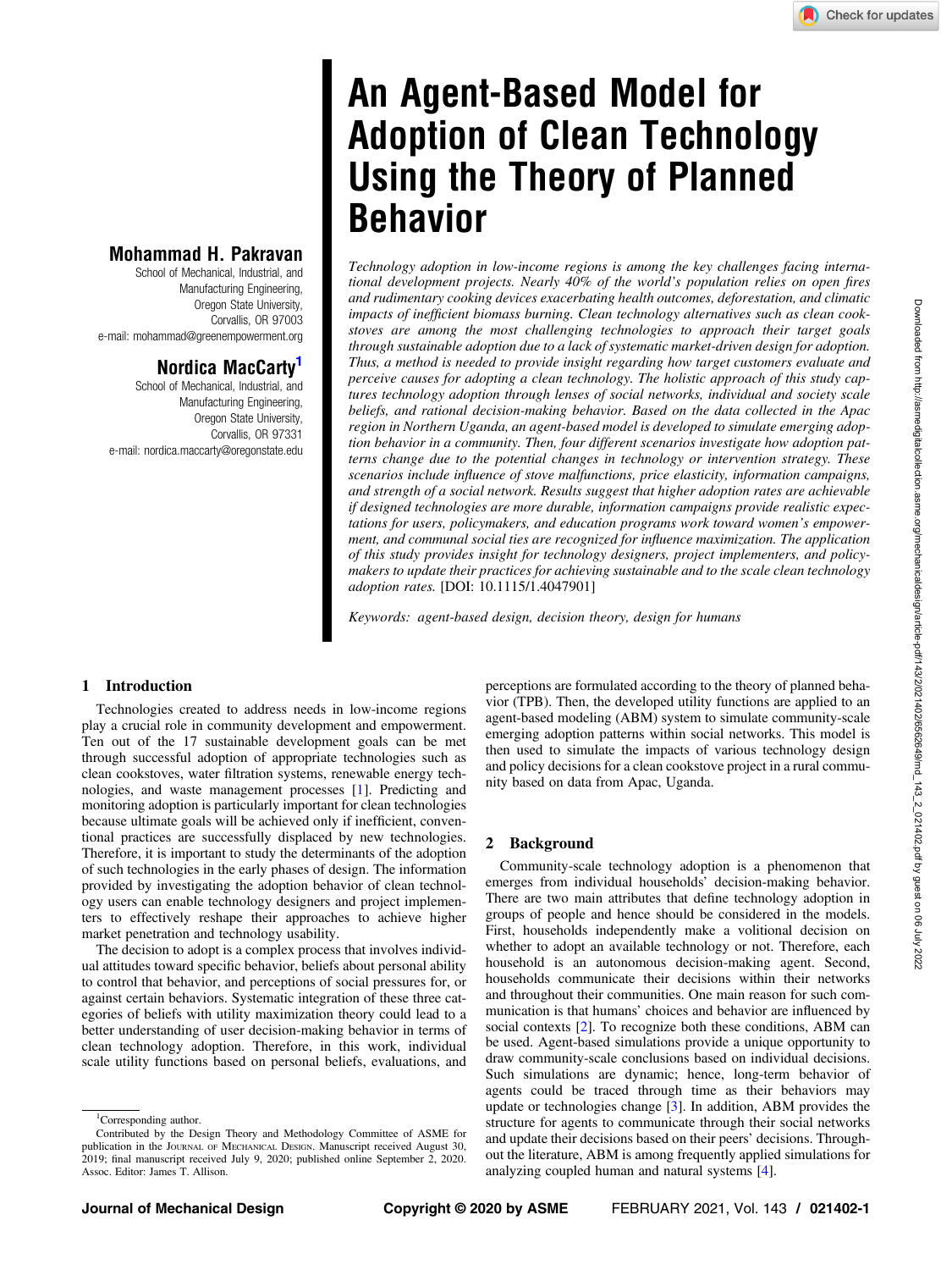Downloaded from htp://asmedigitalcollection.asme.org/mechanicaldesign/article-pdf/143/2/021402/6562649/md\_143\_2\_021402.pdf by guest on 06 July 2022 Downloaded from http://asmedigitalcollection.asme.org/mechanicaldesign/article-pdf/143/2/021402/6562649/md\_143\_2\_021402.pdf by guest on 06 July 2022

Models for the behavior of agents to reflect the process of technology adoption within ABMs can be described in various ways. The diffusion of innovation theory developed by Everett Rogers is among the well-known theories, which capture multiple aspects of adoption from the technology itself to methods of communication, adoption timing, and attributes of the adopters. In terms of technological innovation, key factors that influence adoption according to the diffusion of innovation include comparative advantage, compatibility, complexity, trialability, and observability [\[5\]](#page-6-0). Rogers further expands drivers of adoption to people through a fivestage decision-making process described by knowledge, persuasion, decision, implementation, and confirmation. As a result, every decision-maker ends up being a member of one of four general groups that form the society based on when they may adopt a technology, including early adopters, early majority, late majority, and laggards [\[5\]](#page-6-0). The diffusion of innovation is among the widely used models across several branches of science since its introduction in 1962 [\[6\]](#page-6-0). Although diffusion of innovation is among robust theories for technology adoption, its focus is more toward technology (innovation) rather than decision-maker's intentions [[7](#page-6-0)].

Focusing on the role of users in technology adoption, the technology acceptance model (TAM) developed by Davis relies only on two factors to describe adoption behavior including perceived usefulness and perceived ease of use [[8](#page-7-0)]. Perceived usefulness refers to the level at which individuals perceive a technology that would enhance their performance. Perceived ease of use is defined as an individual's perception regarding how easy it is to use a technology. A meta-analysis of TAM suggests that the theory provides valid and robust models of adoption and has the potential to be expanded for a wider domain of applications in different branches of science [\[9\]](#page-7-0). One of the main limitations of TAM is capturing social effects on decision-making for technology adoption [\[10](#page-7-0)]. Further works on the robustness of TAM led to an extended version of TAM called TAM2. In this version, two general categories are added to the original TAM to capture social influence processes such as social norms (SN) and cognitive instrumental processes such as results demonstrability [\[11](#page-7-0)]. A comparison between TAM2 and TPB suggests that TAM2's attributes are captured by TPB which is more parsimonious than TAM2 [\[12](#page-7-0)].

Inspired by categories of attributes that are utilized in the diffusion of innovation, and TAM, as well as other models of technology adoption, the Unified Theory of Acceptance and Use of Technology (UTAUT) is developed as a holistic approach  $[13]$  $[13]$ . The attributes that determine the adoption in UTAUT include performance expectancy, effort expectancy, social influences, and facilitating conditions. A literature review on 450 applications of UTAUT suggests that, although the model is robust to predict adoption behavior, the complexity of the model components is a barrier for many case studies [\[14](#page-7-0)]. The computational efficiency of the model is particularly important for investigating adoption in data-scarce settings, so a more resource-efficient model is needed.

One of the most parsimonious models of behavior modeling is the TPB. Developed by Ajzen [[15\]](#page-7-0), TPB explores the belief-based factors that formulate the intentions of individuals to make a choice. According to TPB, there are three categories of attributes, or constructs, that determine intention which is the main factor that leads to behavior. These three constructs are a user's attitude toward the behavior (ATB) based on behavioral beliefs, SN surrounding perceptions of a behavior based on normative beliefs, and perceived behavioral control (PBC) to conduct an action based on control beliefs [\[16](#page-7-0)]. TPB is one of the well-established models in the literature for investigating the human side of adoption for technologies that are already in the market and social influences that could contribute to their adoption [[17\]](#page-7-0).

TPB has been integrated with ABM for studying technology adoption in domains such as organic farming practices [[18\]](#page-7-0), environmental innovations  $[19]$  $[19]$ , natural gas vehicles  $[20]$  $[20]$ , and smart residential electricity meters  $[21]$  $[21]$ . A review of the literature suggests that TPB is among the most robust models for analyzing adoption behavior from the user acceptance perspective [\[10](#page-7-0)]. In addition, previous works of authors present the successful application of TPB to explain user behavior with respect to improved cookstoves (ICS) adoption in low-income contexts [\[22,23](#page-7-0)].

It is conventional wisdom that society plays an important role in shaping individuals' behaviors. Many technology adoption theories reflect the role of society in their models such as diffusion of innovation, TPB, and UTAUT. Rogers presents the role of social networks in the diffusion of innovation through influences of opinion leaders and critical mass. He further explains why the adoption curve, oftentimes represented by an S-shape, results from the assumption that if opinion leaders adopt a technology, the adoption reaches a critical mass after which other society members adopt the technology at an exponential rate [[5](#page-6-0)]. In addition to the role of opinion leaders, Rogers presents close spatial proximity to technology adoption leads to "neighborhood effect" which increases the likelihood of adoption. According to TPB, social norms are one of the main determinants of behavioral intentions. Formed by normative beliefs, social norms highlight an individual's evaluation regarding society's norms and the importance of complying with them [\[15](#page-7-0)].

Researchers have emphasized using social networks to describe the role of society in technology adoption [\[24](#page-7-0)]. A review of literature related to characteristics of social networks for investigating technology adoption using ABM suggests that adoption networks follow small-world network characteristics [\[25](#page-7-0)]. Small-world networks, as opposed to completely regular and completely random networks, capture how the randomness of connecting nodes could be clustered by network parameters such as characteristic path length [\[26](#page-7-0)]. The path length and dynamic properties of small-world networks presented by Watts and Strogatz could convey two important aspects of technology adoption. First, path lengths could represent the proximity of households and neighborhood effects. Second, the network is dynamic based on a network update probability attribute that could represent households' changes in peers, preferences, and intra-communal communications. These two main characteristics have led multiple technology adoption studies using ABM to implement a small-world network [[20,21](#page-7-0)].

In addition to making decisions based on the influence of society, the idea that individuals choose alternatives that maximize their utility is widely regarded in neo-classical economic theories. In this study, discrete choice analysis is used to model choice behavior from a set of mutually exclusive alternative technologies using the principle of utility maximization [\[27](#page-7-0)]. The integration of discrete choice analysis with ABM is a common practice throughout literature to capture rational decision-making, e.g., Ref. [[28\]](#page-7-0). The rational process of utility maximization is analyzed based on different attributes incorporated from multiple disciplines. Psychological approaches in calculating utility often fall short in terms of providing quantitative insights in terms of technology-related attributes [[29\]](#page-7-0), while engineering approaches lack systematic incorporation of users' behavioral elements for robust choice modeling [[30\]](#page-7-0).

Despite these tools and advances, there is not currently an efficient methodology that integrates rational decision-making with behavioral models to simulate the process of technology adoption through a social network in low resource settings. While there are studies that have developed integrated approaches to investigate technology adoption, the current study's approach is novel in terms of integrating small-world networks with TPB and utility maximization theory in an agent-based model. The main contribution of this work using survey data collected in a low-income region is to demonstrate that technology adoption for consumers at the bottom of the pyramid is not solely derived based on cost. At the individual scale, this research seeks to incorporate both rational and psychological aspects of decision-making to describe households' autonomous decisions. At the community level, a social network based on small-world networks provides the communication links among agents that lead to capture emerging adoption behavior using an ABM.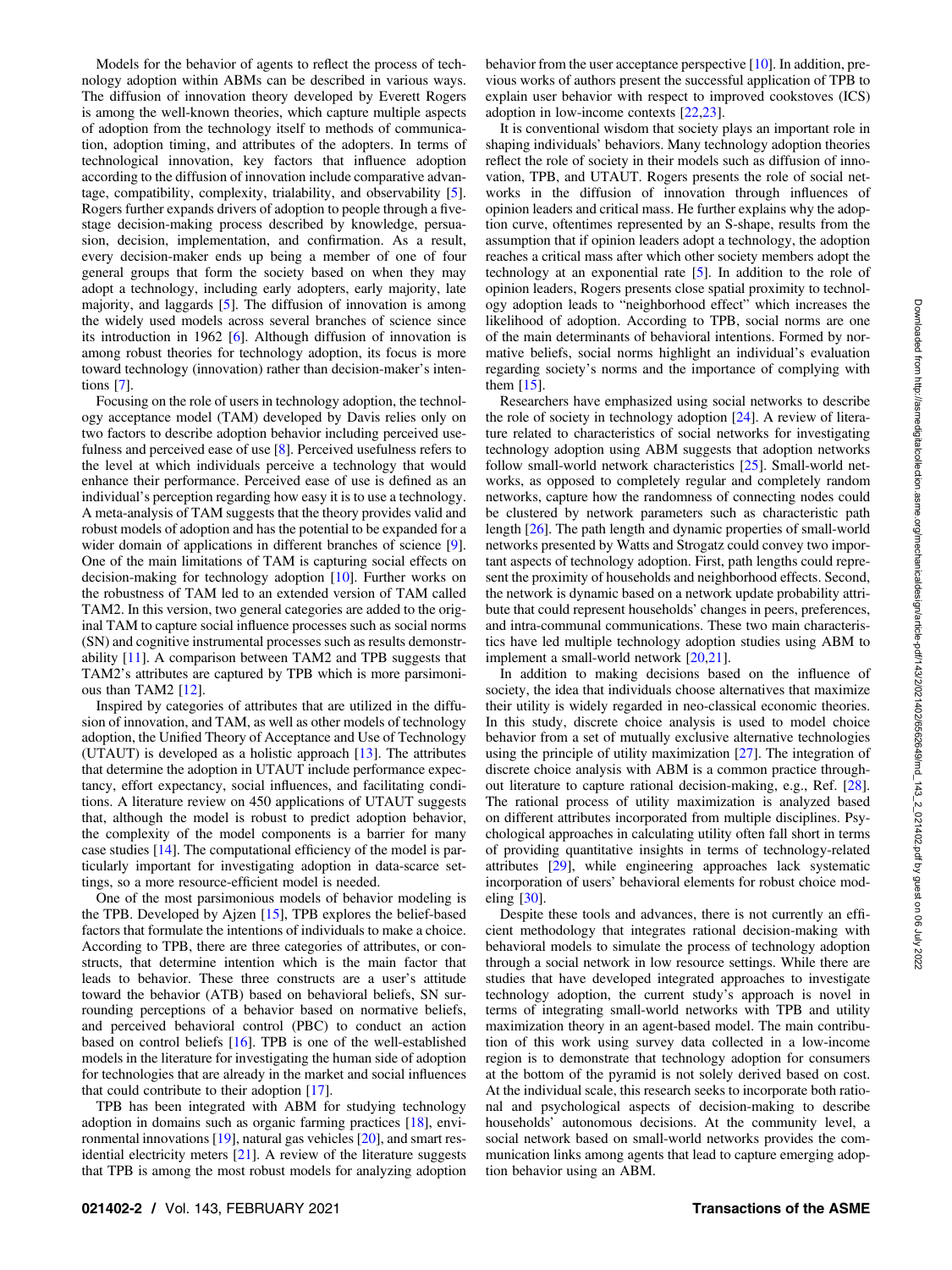## <span id="page-2-0"></span>3 Methodology

In this study, an ABM approach is developed for a rural community based on the information collected during a two-phase field study in Apac, Uganda. All research with human subjects was overseen by the Oregon State University Institutional Review Board under study number 7257. The model investigates the proliferation of ICS adoption in households through a theoretical community. Diffusion and the decision to adopt are based on a combination of the social influences of peers and the individual decision-making behavior based on the utility maximization theory. The discrete choice analysis representing utility maximization theory is integrated with TPB to improve the predictability power of the utility function by capturing attributes related to beliefs and psychological process-related to adopting a clean technology. The data collection for TPB attributes of clean technology adoption in the Ugandan community is presented in Refs. [[22,23](#page-7-0)]. The development of utility functions based on these is presented in Ref. [\[22](#page-7-0)].

In the ABM developed here, households in the community are represented by agents that individually make decisions to maximize their utility regarding their choices of the cooking stove. The attributes that inform the utility function based on TPB include ATB, SN, PBC, and income for capturing user heterogeneity, while available choices of cookstoves in the local market of the case study are represented by technology price and fuel type. Agents communicate their decisions through their community based on a small-world network. Learning from decisions of peers in the community and stove performance, agents update their decision about adopting improved cookstoves over time. As a result, the community scale adoption behavior is elicited. The model is used to simulate four different scenarios of technology adoption to inform technology designers and project implementers to gain insight into how product features and services can help achieve higher adoption rates.

The village-level progression of ICS adoption is represented as a flowchart in Fig. 1. This model is developed in Mesa, a platform for ABM analysis using PYTHON [\[31](#page-7-0)]. Based on this framework, a theoretical community was created. Each household is represented as an autonomous agent with heterogeneous attributes of behavior and income based on the sample data. Agents communicate with other agents in their network (peers) regarding their choice of stoves and report if their stoves do not work properly. In each timestep of the model, attributes that inform stove choice are updated based on agent communications and a dynamic network of peer updates. At the end of each time-step, the overall number of ICS adopters relative to the total number of households is calculated and referred to as the adoption rate. The variables used in the analysis are presented in Table [1.](#page-3-0)

3.1 Model Initialization. The developed model extends characteristics of households that were surveyed in a representative rural community in Apac, Uganda. While the relevant survey data are presented in Table [1,](#page-3-0) the detailed information on data collection and survey results is presented in another work of authors [[22\]](#page-7-0). The stated stove preferences of these 175 randomly selected households informed the utility function of the model [\[22](#page-7-0)]. Results of regressions on the collected data determined weights of influences of attributes presented in the utility function. The characteristics of the collected data are presented in Table [1.](#page-3-0) Data collected from the sample were scaled up using linear expansion to represent a reasonable estimate of the population of the community. For this purpose, the distribution of surveyed household attributes informed attributes of every household in a community of 1045 households (Table [2](#page-3-0)). In the community, it is assumed that 40% of households have a stove at time  $=0$ , which comes from survey results.

3.2 Social Influence. The model in this study assumes that households in the community exhibit small-world network characteristics. Therefore, the social network was developed following the





recommendations of Watts and Strogatz [\[26](#page-7-0)]. In the model, each agent is connected to its neighbor agents that represent neighborhoods as well as some agents in the community that exhibits social status proximity instead of physical proximity. The network has a network update probability attribute to capture the dynamic aspect of such social networks. The network update probability changes 20% of agents' links in each time-step of the model. Such link changes represent the fact that people change their preferences, social ties, meet new community members and are exposed to new opinions through day to day life. The 20% update probability is chosen based on assumptions of previous work in low-income countries [\[20](#page-7-0)].

This study captures choices that are made based on the strong influence of peers through word-of-mouth or social need motivation by incorporating an imitation process of decision-making based on the Consumat approach [\[32](#page-7-0)]. This approach covers four main behavioral rules that dominantly explain agent decision-making. Imitation is the process of decision-making as a result of peers' behaviors. Through imitation, an agent copies the choice that the majority of their peers successfully make. In this model, the threshold that determines the majority of peers follows the recommendations of Kempe et al. [[24\]](#page-7-0). In their work, the maximum influence from the spread of information through social networks occurs when  $63\%$  of the links are activated  $[33]$  $[33]$ . Therefore, we assume imitation leads the agents to copy their peers' choice of the stove if more than 63% of them have adopted an ICS, bypassing utility analysis.

3.3 Decision-Making Based on Discrete Choice Analysis. In addition to the direct social influence, the decision to adopt also includes the utility maximization theory and TPB. Equation [\(1\)](#page-3-0) illustrates the integration of TPB attributes along with technological attributes that predict choices of the agent (i) for technology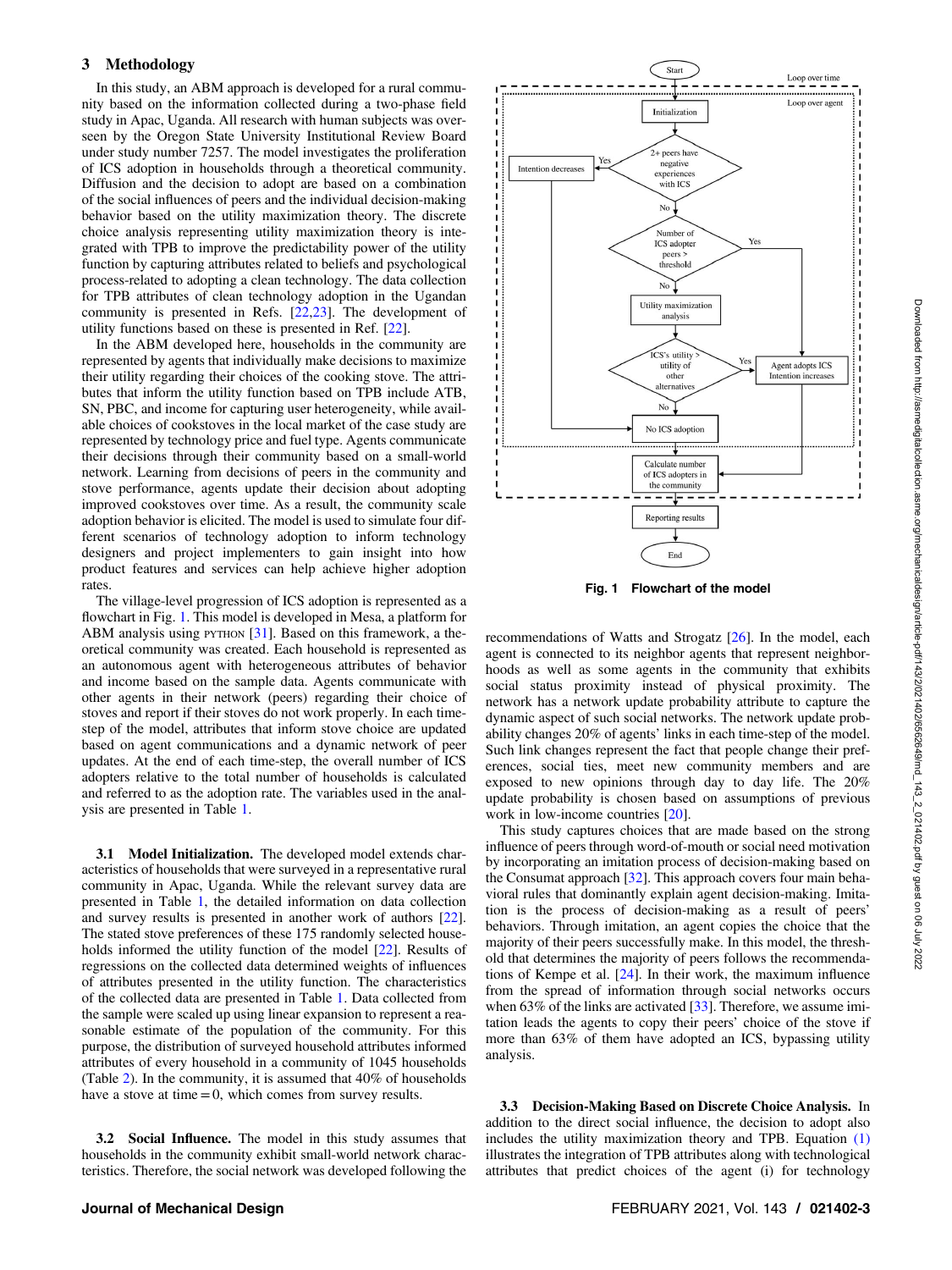<span id="page-3-0"></span>

| Variable                                               | Level | Type          | Initial value                                                         |
|--------------------------------------------------------|-------|---------------|-----------------------------------------------------------------------|
| ATB—Attitude toward saving firewood                    | Agent | Dynamic       | Extended from survey results <sup>a</sup> in Likert scale from 1 to 4 |
| SN—Evaluation of social ties ICS opinion               | Agent | Dynamic       | Extended from survey results <sup>a</sup> in Likert scale from 1 to 4 |
| PBC—Perception of authority in making decision         | Agent | Dynamic       | Extended from survey results <sup>a</sup> in Likert scale from 1 to 4 |
| Income                                                 | Agent | <b>Static</b> | From survey results <sup>a</sup>                                      |
|                                                        |       |               | $-\text{&}25,000\text{ UGX}$ ,                                        |
|                                                        |       |               | $-25,000 - 50,000$                                                    |
|                                                        |       |               | $-$ >50,000 UGX                                                       |
| Fuel type                                              | Tech. | <b>Static</b> | Field observation (0 for firewood, 1 for charcoal)                    |
| Stove price                                            | Tech. | <b>Static</b> | Field staff's experience                                              |
|                                                        |       |               | 5: open fire,                                                         |
|                                                        |       |               | 25: mud stove,                                                        |
|                                                        |       |               | 75: charcoal stoves.                                                  |
|                                                        |       |               | 100: ICS, normalized)                                                 |
| Stove type                                             | Tech. | <b>Static</b> | Field observation (open fire, mud stove, charcoal stove, ICS)         |
| Number of peers                                        | Model | <b>Static</b> | Assumption based on literature <sup>b</sup> —from 6 to 12             |
| Network updating probability                           | Model | Dynamic       | Assumption based on literature <sup>b</sup> —20%                      |
| Technology degradation rate                            | Model | <b>Static</b> | Assumption based on field observation $(4-8\% -10-18\%)$              |
| Adoption rate                                          | Model | Dynamic       | Ratio of households with ICS to all households                        |
| Stove choice                                           | Agent | Dynamic       | Extended from survey (open fire: 18%, mud-stove: 42% ICS: 40%)        |
| $\beta^{ATB}$                                          | Agent | Static        | 1: $-16.686$ , 2: 31.523 3: $-2.834$ , 4: $-1.783a$                   |
| $\beta_{\scriptscriptstyle -}^{\scriptscriptstyle SN}$ | Agent | <b>Static</b> | 1: 1.204, 2: $-0.556$ 3: $-0.551$ <sup>a</sup>                        |
| $\beta^{PBC}$                                          | Agent | <b>Static</b> | 1: $-45.382$ , 2: $-11.706$ 3: 4.105, 4: 2.730 <sup>a</sup>           |
| $\beta^{Income}$                                       | Agent | <b>Static</b> | $0.071^a$                                                             |
| $\beta^{Fuel}$                                         | Agent | Static        | $-1.049$ <sup>a</sup>                                                 |
| $\beta^{Price}$                                        | Agent | <b>Static</b> | $0.019^{\rm a}$                                                       |

 ${}^{a}$ Ref. [[23\]](#page-7-0).<br>b<sub>Def. [20]</sub>

alternative (n) as the deterministic part of the utility function  $(W_{in})$ . The three TPB constructs included in the utility function are attitude toward behavior (ATB), social norms (SN), and perceived behavior control (PBC) [\[22](#page-7-0)].

$$
W_{in} = \beta_{0,i} + \beta_{Price, n} Price_n + \beta_{Full, n} Fuel_n + \beta_{income, i} Inc_{\cdot i}
$$
  
+  $\beta_{ATB, i} ATB_i + \beta_{SN, i} SN_i + \beta_{PBC,i} PBC_i$  (1)

TPB analysis of data collected from the sample suggests that the most important representative of the ATB attribute is an individual's evaluation of the importance of firewood consumption. Similarly, the evaluation of individuals regarding the importance of the opinion of friends and family about the choice of stove represents the SN attribute and the perception of authority in making the decision for stove type to use represents the PBC attribute in this study  $[23]$  $[23]$ .

3.4 Post-Adoption Behavior Updates. Adopting a new stove provides users with experiences that influence their evaluations and behavioral attributes. These post-adoption experiences were modeled with two general cases. The first case assumes that the agent's needs are satisfied and they have a pleasant experience with the new technology. As a result, the TPB attributes improve in favor of the new technology, leading to higher intentions for

Table 2 TPB attribute distribution in sample and projected population [\[22\]](#page-7-0)

|            |      | Sample (collected)<br>$N = 175$ |      | Population (estimated)<br>$N = 1045$ |  |
|------------|------|---------------------------------|------|--------------------------------------|--|
| Attribute  | Mean | Standard deviation              | Mean | Standard deviation                   |  |
| ATB        | 3.54 | 0.68                            | 3.52 | 0.70                                 |  |
| SΝ         | 3.60 | 0.91                            | 3.59 | 0.93                                 |  |
| <b>PBC</b> | 3.12 | 1.44                            | 3.12 | 1.44                                 |  |
| Income     | 1.76 | 0.85                            | 1.77 | 0.86                                 |  |

continued use. The second case assumes that the new technology is not fulfilling the agent's expectations. This is often the case in projects due to stove break down and malfunction. In response, the model decreases behavioral attributes indicating that the person is less likely to keep using the new technology. The ultimate choice of each agent is then communicated with their social ties to capture social influences.

3.5 Time-Steps. Although the time-steps are not intended to represent a fixed increment of real-time, each time-step of the model represents a full model utilization and transfer of information across the social network. As a result, at each unit less time-step, the choices of the stove are updated either through a social influence or utility maximization process, and each household's opinion about cookstoves is updated based on their satisfying or dissatisfying experiences. The updated choice of stove, as well as the agent's dynamic attributes, informs the next time-step updating the social network set up according to the network update probability. Since the stove choice of agents has changed from the previous time-step, agents' decisions are updated again to inform the next run, as illustrated with the dashed box in Fig. [1.](#page-2-0)

# 4 Results and Discussion

Four scenarios are investigated against the baseline analysis discussed in Sec. [3](#page-2-0) to reflect real-world situations that may occur, and policy implications of each scenario are explored.

4.1 Scenario I: Price Elasticity. One of the key factors in decision-making is the price of available alternatives [[34\]](#page-7-0). The influence of price fluctuation on technology adoption patterns was simulated in the model using the ceteris paribus effect of positive and negative price elasticity (or the rate at which demand changes due to price changes) for ICS. Negative elasticity assumes that as the price of an ICS increases its demand decreases (ICS is normal good as defined in microeconomics). Positive elasticity assumes that as the price of an ICS increases, demand for it increases by

 ${}^{b}$ Ref. [\[20](#page-7-0)].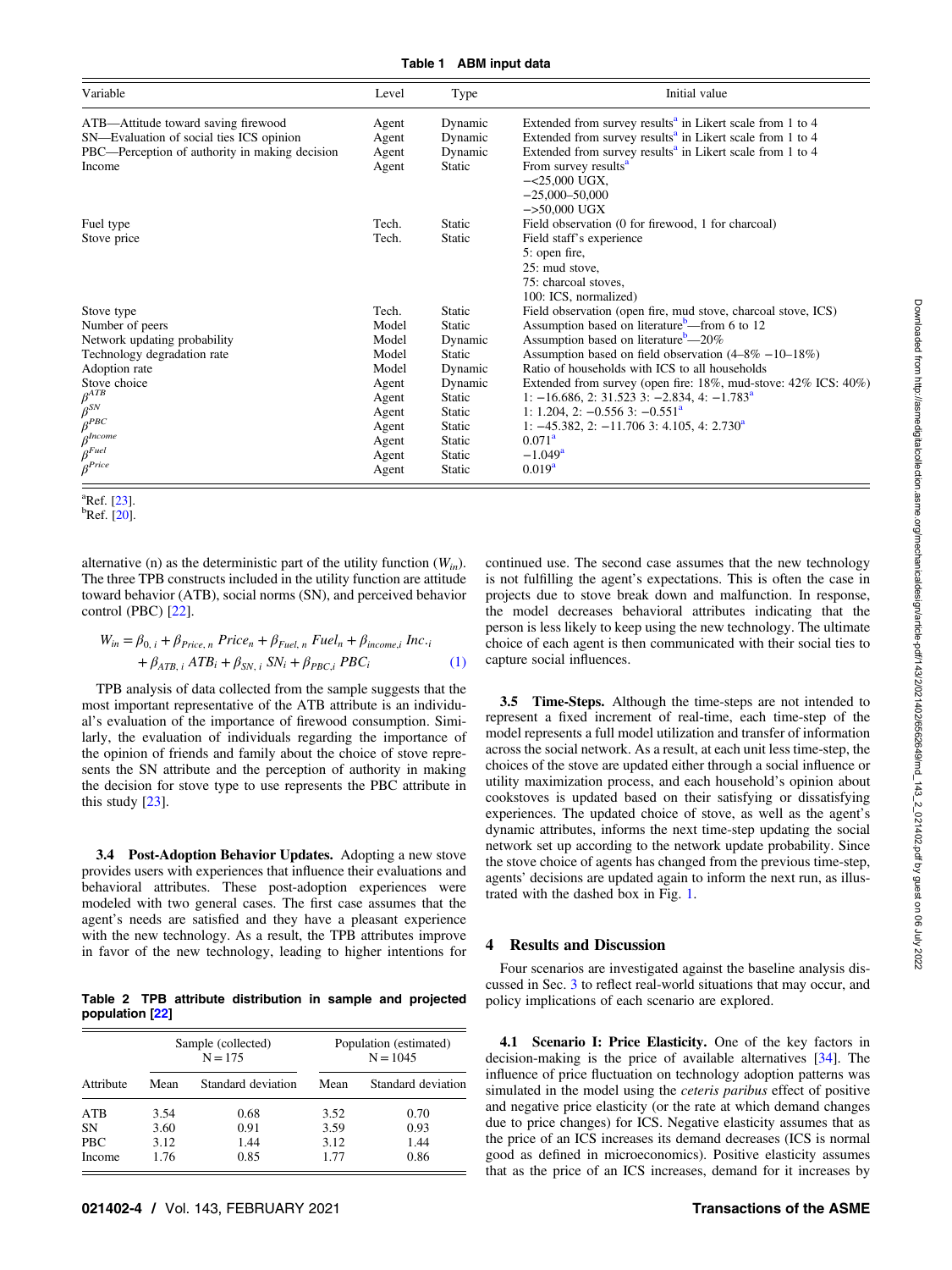some ratio. It should be noted that the ICS owners in this study received their cookstoves fully subsidized. As a result, their decisions on ICS adoption were not significantly influenced by the price of the technology.

Since real choices of households (revealed preferences) were not recorded, utilities calculated based on stated preferences are used to approximate demand. The adoption rate simulated in Fig. 2 suggests that if households consider ICS as a normal good, the adoption of cookstoves is not likely to approach satisfactory scales through time. Despite the value of negative elasticity in the model (which is set to −0.001 compared to the positive price elasticity value from Table [1](#page-3-0) of 0.019), simulation results suggest that changes in the sign of price elasticity significantly reduces the adoption rate in the community from the status quo. The negative sign of beta implies that households consider ICS a normal good. Therefore, increasing its price leads to a decrease in its demand. However, regression results of the sampled households suggest that the price has a small positive influence in the utility perceived by users in the community, as evidenced by the positive price elasticity of utility (0.019) in the sample size. This means that as the price of the ICS increases, the utility of the ICS assigned by the household also increases. It is important to mention that approximately 40% of the households in the survey already owned a fully subsidized ICS. Therefore, their price sensitivity may not be representative. A potential explanation for assigning higher utility to ICSs as their price increases is the social status that ownership of the technology provides for the household, referred to as Giffen goods in economics [\[35](#page-7-0)]. Although the discussion regarding causes of positive price elasticity of demand is beyond the scope of this study, the model suggests that having positive price responsiveness is likely to improve technology adoption considerably holding all other variables constant. Additionally, if further investigations suggest that ICS are a normal good (i.e., they have a negative price elasticity), then adoption is not likely to reach the desired scale based on the results presented in Fig. 2.

4.2 Scenario II: Influence of Household's Psychological Attributes of Behavior. As discussed above, according to TPB, three categories of attributes formulate intention. In Fig. 3, the influence of changes in each of these categories on overall adoption behavior is presented with respect to the baseline. The baseline refers to the values of TPB attributes that were assigned based on survey data and extended through all community members, reported in Table [1.](#page-3-0) Any consistent change in widespread beliefs in the community may lead to higher or lower adoption rates than the baseline. Information campaigns and behavior change communications are





Fig. 3 Influences of changes in TPB attributes on community scale ICS adoption

two examples of the methods that could influence such attributes consistently throughout the community.

Results of the analysis suggest that a uniform decrease by one unit on a scale of one to five in households' perception of their independence in making decisions, or PBC, regarding the choice of stove reduces ICS adoption rate in the community. This finding matches with the results of Ref. [[36\]](#page-7-0), which found that women who are more exposed to risks associated with inefficient cooking are more likely to adopt ICS. However, in many contexts, they may lack the authority to purchase such stoves.

Lowering households' ATB regarding the importance of firewood consumption by one unit on a scale of one to five increases the adoption rates over time. This counterintuitive finding suggests that the current technology's performance may not be fulfilling expectations of those households that consider less firewood consumption more important than other community members. A household with strong beliefs regarding reducing firewood consumption may stop using ICS because the technology does not reduce their firewood consumption as expected, despite the efforts to change their behavior and the cost of acquiring an ICS. Therefore, information campaigns should reflect the actual performance of the technology instead of exaggerating their performance.

Assigning less value to the importance of opinions of friends and family by reducing one unit on a scale of one to five is likely to increase technology adoption over time. This finding suggests that behavior change communications that improve communityscale beliefs regarding ICS play an important role in the overall adoption pattern. Other literature on social capital and the influence of word-of-mouth in technology adoption validate this finding. For example, a study in Northern Peruvian Andes found that households are more likely to follow the widespread behavior in the community if the social bonds are strong [[37\]](#page-7-0). Another study in western Honduras applies social network analysis to describe how the spread of information solely through word-of-mouth by active community members led to a successful ICS intervention [[38](#page-7-0)].

4.3 Scenario III: Degree Centrality of Households. This scenario studies the influence of social networks on adoption based on degree centrality. Degree centrality is the number of households in which each agent is connected, essentially representing the number of peers with which information is exchanged. The degree centrality of this network represents the overall social capital of the community in which social capital is a measure for intracommunal link strength [[37\]](#page-7-0). Social capital provides the capacity within a social network for collective actions [[39\]](#page-7-0). Thus, the Fig. 2 Price elasticity's impact in community scale ICS adoption strength of social capital impacts on adoption patterns can be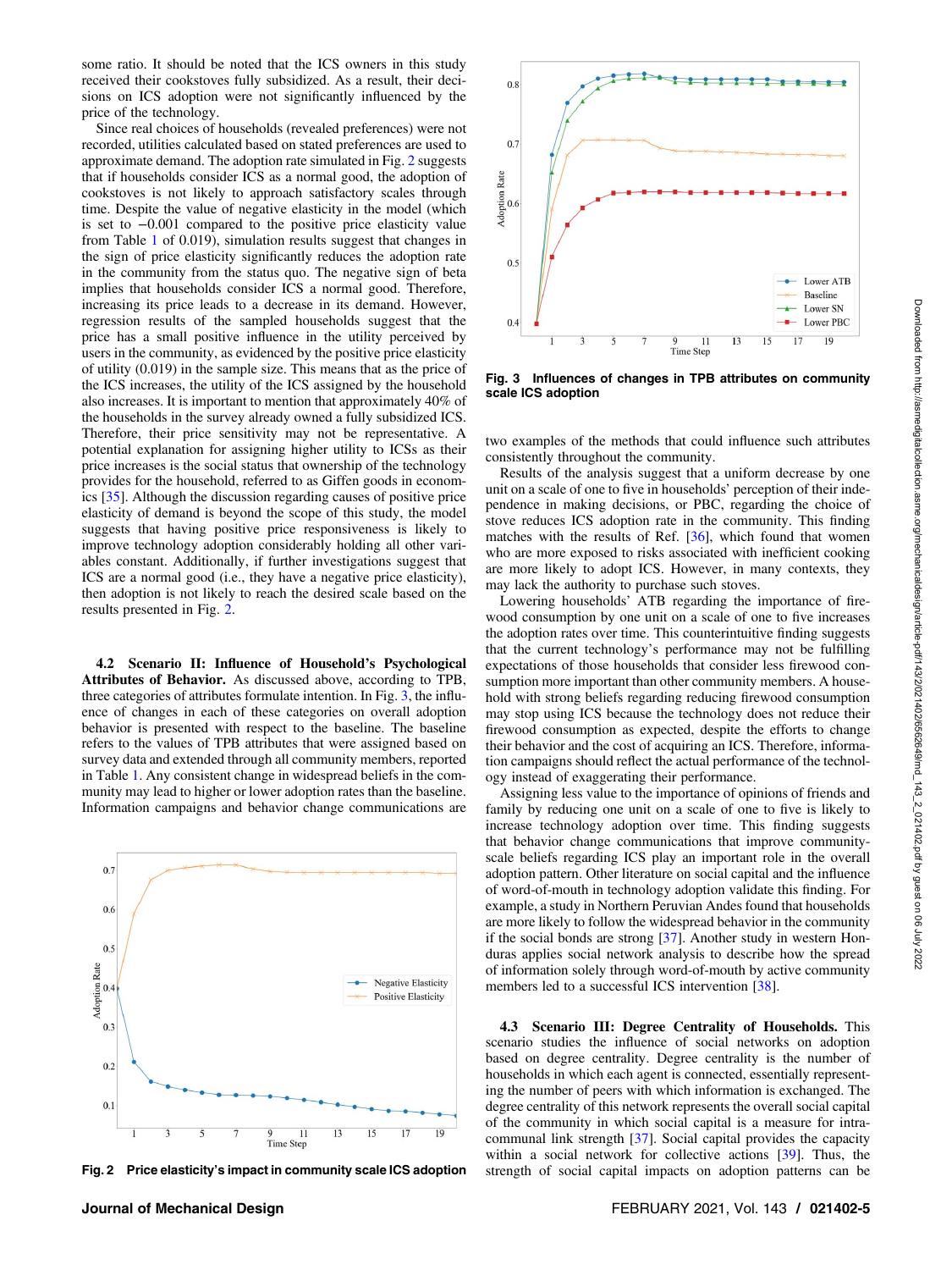

Fig. 4 Influences of degree centrality on community scale ICS adoption

simulated in the model by varying the degree centrality modeled as the number of peers connected to each agent varies from 6–12 households (Fig. 4).

Results suggest that stronger social capital improves adoption rates ceteris paribus. However, the strength of social networks facilitates the spread of both positive and negative feedback. As a result, although adoption rates improve initially likely due to the spread of positive influence, negative feedback caused by stove malfunctioning leads to decreasing long-term adoption behavior for a network with less degree centrality. This finding is in line with an independent study in a Peruvian Andes community [[37\]](#page-7-0). If a household is connected to only five other households and two of them have negative experiences with ICS, this household is surrounded by negative feedback from one-third of their peers. While a household that is connected to 11 other households, only two of which have negative experiences with their ICSs, is affected by the negative feedback of only one-sixth of their peers. Such a change in weight of influence of peers leads to decreasing adoption rates in the community if the communal ties are not relatively strong.

4.4 Scenario IV: Rate of ICS Malfunction. The durability of ICS is among the major challenges that impact adoption rates [[40\]](#page-7-0). While these cookstoves optimize combustion to reduce firewood consumption and smoke emissions, high temperatures, corrosive environments, material limitations, and cost constraints are some challenges that could lead to early stove failure from continuous use. Therefore, it is important to capture the effect of stove failure on community-scale adoption patterns.

Figure 5 illustrates the adoption rates in the community for four scenarios based on the number of ICSs that fail to work properly due to durability issues. This is modeled by randomly assigning 60 (14%), 100 (24%), 150 (36%), and 180 (43%) malfunctioning stoves among all ICS owners in time-step zero. These households disseminate negative feedback regarding their broken stove. Having more than one peer with negative experiences lowers the agent's intention to choose ICS. Results suggest that durability significantly influences the adoption pattern in the community in the long term. As the number of malfunctioning stoves increases, the spread of negative feedback throughout the community negatively decreases peers' behavioral attributes. The impact of the spread of negative feedback as the result of stove malfunctioning reflects independent findings in the literature [[41\]](#page-7-0). Throughout time such negative influences are likely to lower the intention of households who are not experiencing any issues with their ICSs to cook fewer meals with it. Therefore, stove designers and project implementers need to provide ongoing maintenance and repair services



Fig. 5 Influences of stove malfunction on community scale ICS adoption

through the community to improve the durability and operation of designed technologies.

#### 5 Verification and Validation

Verification refers to the process that examines a model's performance against the intended designed study while validation evaluates to what extend the model explains the real-world system. Following recommendations of North and Macal [\[42](#page-7-0)], the model in this study was verified to implement the designed study illustrated in Fig. [1](#page-2-0). Given the data collected from a randomly selected sample from a community, this study assumed that the sample's choices and attributes are likely to be representative of a community with 1000 households. The technology adoption behavior of this hypothetical community is predicted based on the theory of planned behavior, utility maximization theory, social network analysis, and agent-based modeling. The key assumptions in this study include the following: (1) applicability of the theory of planned behavior in the surveyed context, (2) extendibility of sample size to the hypothetical population of the agent-based model, and (3) significant external factors that may drive the decision-making behavior of households. Other work by authors suggested that the correct application of TPB could quantify attributes that formulate intentions for technology adoption in the surveyed context [[22\]](#page-7-0). While investigating the last two key assumptions could be the subject of future research,

North and Macal present multiple types of validation for ABM including requirement validation, data validation, face validation, process validation, theory validation, agent validation, and model output validation. This work captures four types of validations, including:

- (1) Data validation: The data collected to represent agents in this study are based on a standard survey method in a real-world setting. Participants in the survey were randomly selected and survey questions were carefully designed to avoid inherent biases associated with survey questions. Surveyors were trained to avoid potential implications during the data collection process. A full discussion on the survey procedure is presented in Ref. [[23\]](#page-7-0).
- (2) Theory validation: The theories implemented in this study are among the well-established theories in the literature. The discrete choice analysis, TPB, Social Networks, and diffusion of innovation methods have been reviewed extensively and applied in different domains of technology adoption using ABM through literature as discussed in the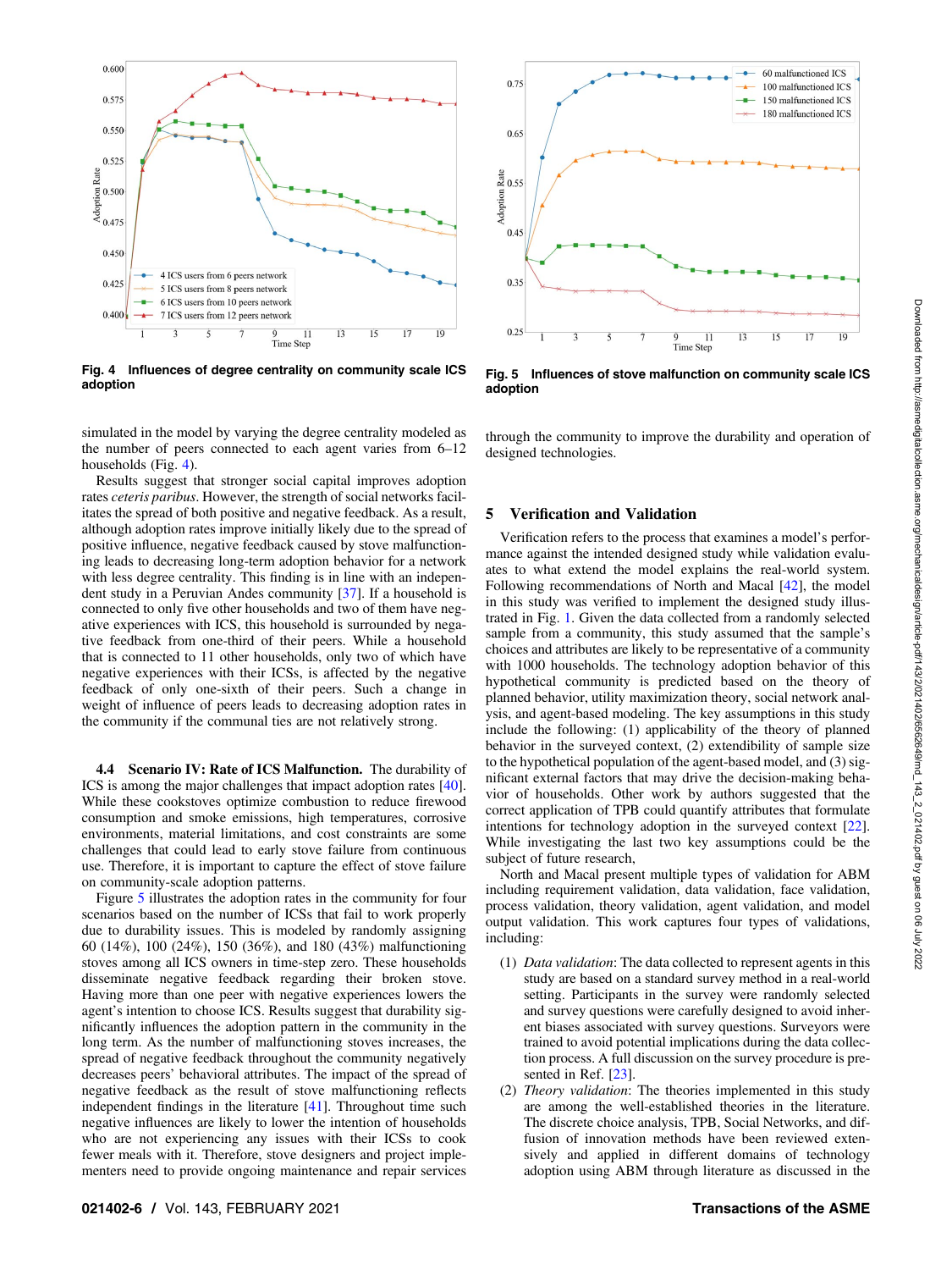<span id="page-6-0"></span>background. While there is a consensus on the validity of the theories that form the foundation of this work based on their numerous applications, the integrated model developed here should be investigated independently from the underlying theories and as a novel approach for theoretical validity. Such investigation is suggested for future work.

- (3) Model output validation: The output of the model in scenarios II, III, and IV agrees with independent analytical work discussed at the end of each scenario. Therefore, the output of the model reinforces the conclusions of independent researchers that have applied different analytical techniques for similar research questions.
- (4) Requirements validation: The requirements that have been integrated into the model are selected based on diffusion of innovation theory and field observations. To ensure the model captures the correct elements to address the research questions, a pilot study that included open-ended questions was implemented from a group of five community members and field staff. The results of the pilot study guided this research to reflect widespread beliefs in the community and incorporate techniques based on literature that could provide quantitative and systematic insight based on such beliefs and context-specific attributes.

## 6 Conclusions and Future Work

In this study, the long-term technology adoption behavior in a community is studied based on emerging patterns of household decision-making accounting for utility maximization and the influence of social networks. Households' decisions and their peers' choice of stove affect their TPB-based behavioral attributes through time. The dynamic ABM platform provides the opportunity to study the impacts of different scenarios related to clean cookstove adoption in the community. The four scenarios investigated in this research highlight the importance of systematic integration of users' behavioral attributes and having a long-term perspective for technology designers and project implementers to achieve higher impacts in the context of international development. Technology designers can benefit from the results discussed in this paper that shed light on how technology performance coupled with user preferences alters the impact assumed in the design phase.

The methodology in this study captures the dependency of technology adoption throughout time based on technology performance and user preferences. Results indicate that technology degradation and malfunction is one of the key factors that could define whether an intervention will be successful or not. One implication of this finding is that providing long-term customer service and scheduled maintenance programs are essential for scalable technology adoption. Information campaigns and behavior change communications that target mass populations should be carefully designed to avoid inflated expectations about technology performance, while realistically informing communities regarding the challenges associated with conventional inefficient practices. In addition, the messages of such public awareness programs should reflect widespread community beliefs and recognize the power and level of autonomy in changing behaviors. For instance, in a community where husbands and male family heads are the main decision-makers, informing wives and female cooks about the benefits of using ICS may not lead to successful adoption patterns due to a lack of autonomy to make such decisions.

The role of societal and intra-communal ties is significant in adoption patterns. Recognizing the strength of social capital in a target community could help project implementers to appropriately focus on influence maximization through the spread of information in the social network of the community. For this purpose, further studies should incorporate different household types according to the diffusion of innovation theory for investigating how identifying households with a higher social reputation could influence the adoption behavior of the community.

Households' sensitivity to price significantly influences technology adoption. While negative and positive price elasticity of ICS demand is shown to be strongly correlated with technology adoption behavior, future work is needed to determine whether an ICS is a normal good or Giffen good. The difference between these two types of goods may depend on how ICS ownership is regarded in the community. If ICS is a normal good, increasing its price will lead to less ICS demand and project implementers should consider the price sensitivity of households as a key determinant of adoption. In the case of a Giffen good, ICS could be regarded as a social status product. As a result, increases in its price may lead to higher demand for it.

The results of this study could be improved by incorporating community member social status and level of influence into the model. Therefore, designing the social network of the target community by reflecting the weight of influences for households that are naturally more influential in the community could improve the robustness of the model.

Applying this model to different types of technologies that aim to address the challenges of the bottom of the pyramid based on appropriate user heterogeneity attributes could improve overall project success. Validation of the model could be investigated through a planned independent study that records actual behavior for comparing model prediction with behavior. Additionally, investigating the technology adoption through lenses of bounded rationality or validity of the underlying assumption of rational decision-making could be another topic for similar future work in the domain of lowincome regions. On a larger scale, integrating adoption behavior models to extended village-scale models, developing policy level toolkits for international development, and developing macro-scale energy policy systems could improve the overall approach to relieve energy poverty for international development.

## Acknowledgment

The authors would like to thank the International Lifeline Fund and their field staff for facilitating data collection and field observations for this study. We appreciate the financial support from the School of Mechanical, Industrial, and Manufacturing Engineering at Oregon State University and NSF CMMI Grant No. 1662485. Any opinions, findings, and conclusions or recommendations expressed in this material are those of the author(s) and do not necessarily reflect the views of the National Science Foundation.

#### Data Availability Statement

The datasets generated and supporting the findings of this article are obtainable from the corresponding author upon reasonable request. Data provided by a third party are listed in Acknowledgment. The datasets generated and supporting the findings of this article are obtainable from the corresponding author upon reasonable request.

#### References

- [1] United Nations, 2015, Transforming Our World: The 2030 Agenda for Sustainable Development, UN Publishing, New York, NY.
- [2] He, L., Wang, M., Chen, W., and Conzelmann, G., 2014, "Incorporating Social Impact on New Product Adoption in Choice Modeling: A Case Study in Green
- Vehicles," [Transp. Res. Part D Transp. Environ.](http://dx.doi.org/10.1016/j.trd.2014.08.007), 32, pp. 421-434.<br>[3] Macal, C. M., and North, M. J., 2009, "Agent-Based Modeling and Simulation," Proceedings of the 2009 Winter Simulation Conference (WSC), Austin, TX, Dec. 13–16, pp. 86–98.
- [4] An, L., 2012, "Modeling Human Decisions in Coupled Human and Natural Systems: Review of Agent-Based Models," [Ecol. Modell.](http://dx.doi.org/10.1016/j.ecolmodel.2011.07.010), 229, pp. 25-36.
- [5] Rogers, E. M., 2010, *Diffusion of Innovations*, 4th ed., Free Press, New York.
- [6] Sahin, I., 2006, "Detailed Review of Rogers' Diffusion of Innovations Theory and Educational Technology-Related Studies Based on Rogers' Theory," Turkish Online J. Educ. Technol., 5(2), pp. 14–23.
- [7] Weigel, F. K., Hazen, B. T., Cegielski, C. G., and Hall, D. J., 2014, "Diffusion of Innovations and the Theory of Planned Behavior in Information Systems Research: A Metaanalysis," [Commun. Assoc. Inf. Syst.](http://dx.doi.org/10.17705/1cais.03431), 34(31), pp. 619–636.